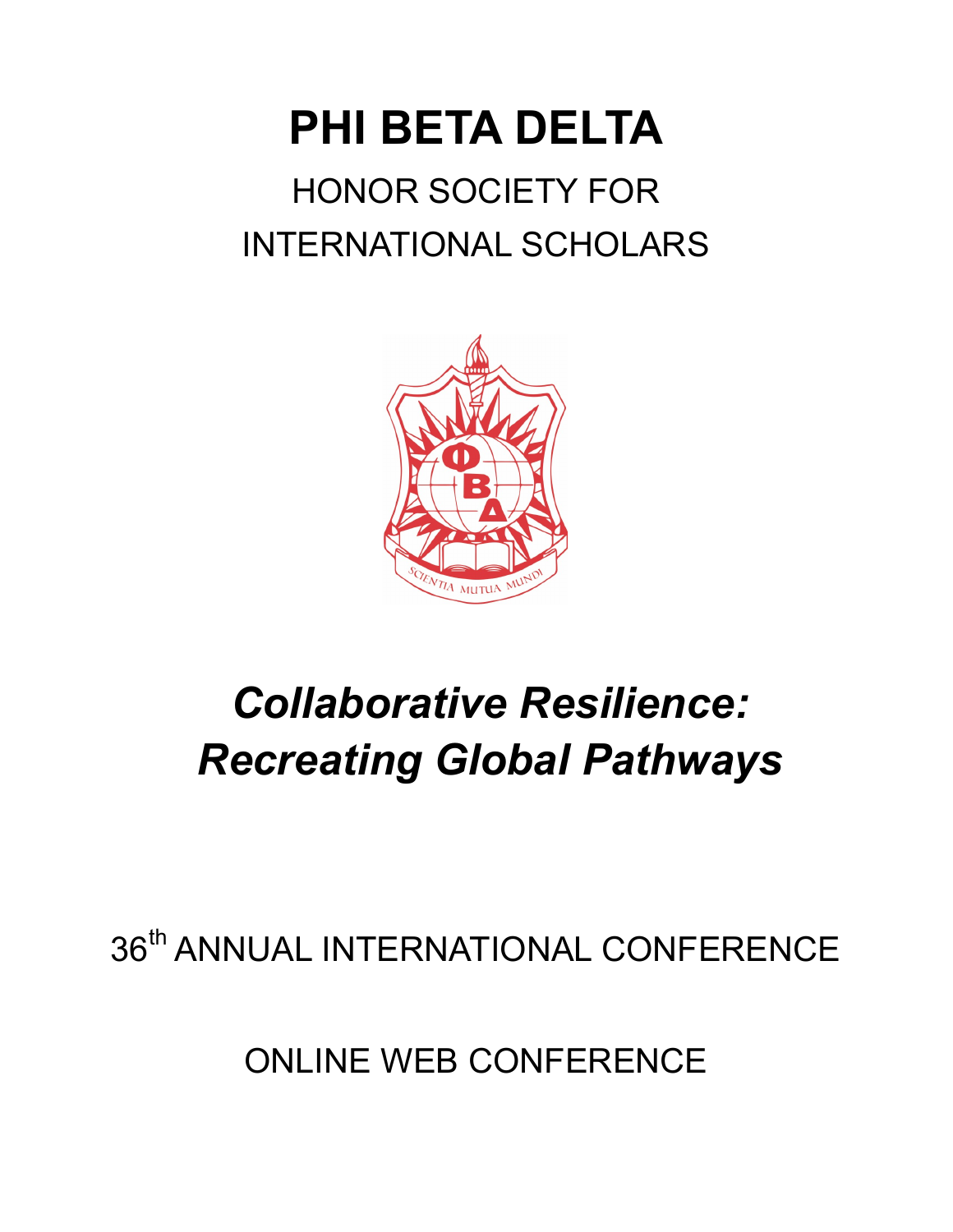#### **PHI BETA DELTA HONOR SOCIETY FOR INTERNATIONAL SCHOLARS 36TH ANNUAL INTERNATIONAL CONFERENCE ONLINE WEB CONFERENCE May 23 – May 24, 2022**

#### **Collaborative Resilience: Recreating Global Pathways**

**Please note, each presentation will be 20 minutes long, followed by 5 minutes for questions and answers.** 

**Monday, May 23, 2022**

#### **TIMES ARE LISTED IN THE U.S. CENTRAL TIME ZONE, CENTRAL DAYLIGHT TIME**

| 10:00am               | <b>Welcome Address: Sharon Joy</b><br><b>President of Phi Beta Delta</b>                                                                                                                                                                    |
|-----------------------|---------------------------------------------------------------------------------------------------------------------------------------------------------------------------------------------------------------------------------------------|
|                       | Introduction of Keynote Speaker: Virginia Loh-Hagan<br>President-Elect of Phi Beta Delta                                                                                                                                                    |
| 10:15am               | Pieces to the Puzzle: The Role We Play in Global Collaboration<br>Keynote Speaker: Andrea Thomas<br>Consultant, Global Learning, Innovation and Virtual Exchange                                                                            |
| 11:15am-1:20pm        | Session I - PREPARING STUDENTS FOR GLOBAL COLLABORATION<br>Moderator: Jeff Simpson, Oklahoma State University                                                                                                                               |
| 11:15am               | <b>Implementing International Education through Global Collaboration</b><br>Judith Bacchus Cornelius, University of North Carolina at Charlotte<br>Candice Laney, Western Carolina University<br>Chantel Mayton, Wake Forest Baptist Health |
| 11:40am               | <b>Global Education Mapping Study: Implications for HBCUs</b><br>Terry T. Kidd, St. Augustine's University                                                                                                                                  |
| 12:05pm               | <b>Making the Sustainable Development Goals a Reality</b><br>Mackenzie Smart, University of North Carolina at Charlotte<br>Erik Jon Byker, University of North Carolina at Charlotte                                                        |
| 12:30pm               | Theater as a Cultural Tool for Inclusion and Diversity<br>Melissa Osorio, Moreno Valley Unified School District<br>Bibiana Diaz, California State University San Bernardino                                                                 |
| 12:55pm               | <b>Kinesthetic Connectivity</b><br>Kaustavi Sarkar, University of North Carolina at Charlotte                                                                                                                                               |
| 1:20pm-1:40pm<br>1:35 | <b>BREAK</b><br>Door prizes!                                                                                                                                                                                                                |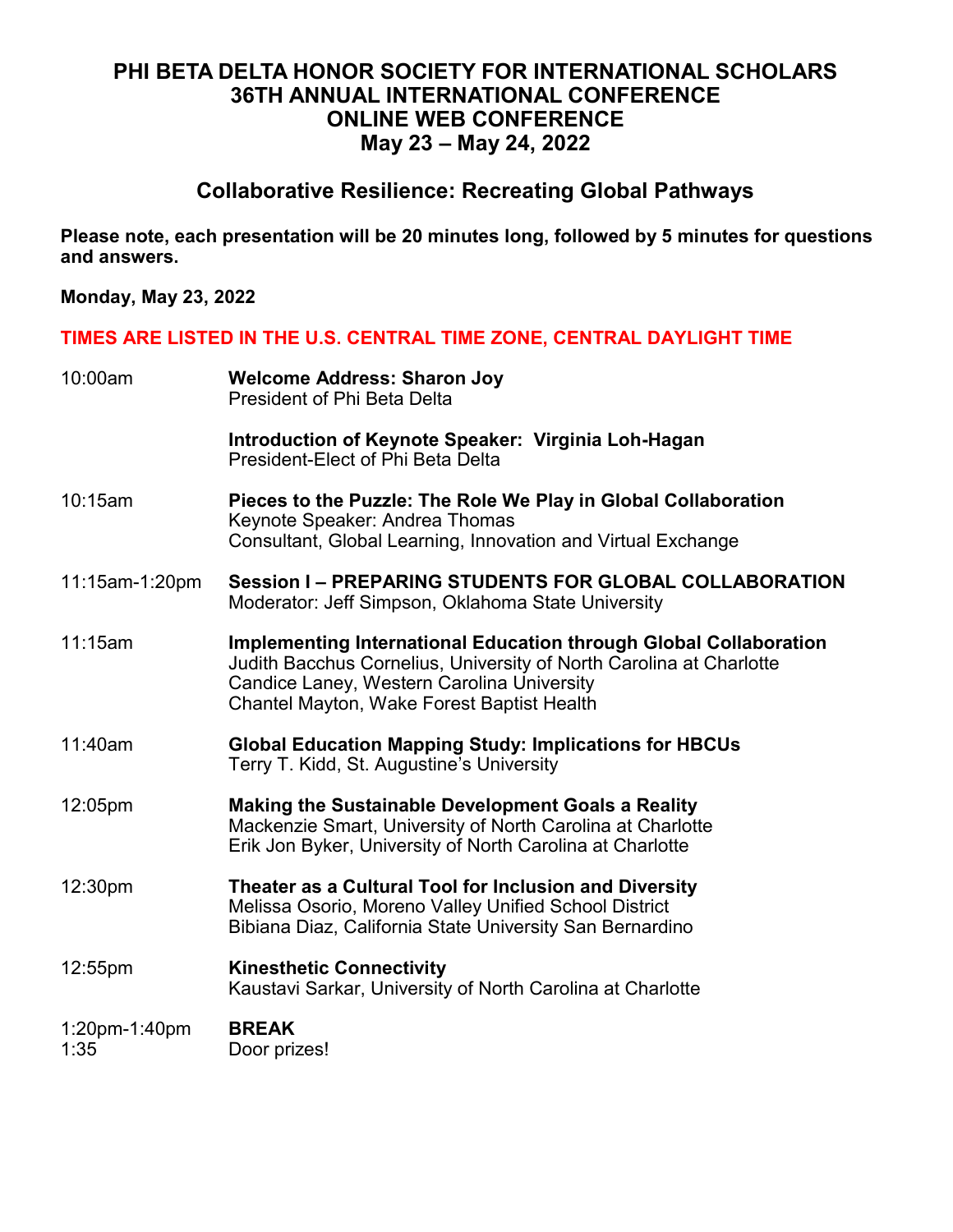| 1:40 <sub>pm</sub>    | Publishing in Phi Beta Delta Media<br>Michael Smithee, Director of Publications<br>Sarah Lindell, Editor, Phi Beta Delta Medallion                                                                                                                                 |
|-----------------------|--------------------------------------------------------------------------------------------------------------------------------------------------------------------------------------------------------------------------------------------------------------------|
| 2:00pm-4:30pm         | <b>Session II - GLOBAL COLLABORATION</b><br>Moderator: Virginia Loh-Hagan, San Diego State University                                                                                                                                                              |
| 2:00 <sub>pm</sub>    | Returning Emigrants' Impact on Emerging Practices in<br><b>International Education: The Ghana Example</b><br>Charles Hutchison, University of North Carolina at Charlotte                                                                                          |
| $2:25$ pm             | <b>International Aspects of Media Literacy</b><br>Lesley Farmer, California State University at Long Beach                                                                                                                                                         |
| 2:50 <sub>pm</sub>    | <b>Bringing Students to Italia Incanta, the Magical Country</b><br>Richard Bach Jensen, Louisiana Scholars' College at<br>Northwestern State University                                                                                                            |
| 3:15 <sub>pm</sub>    | <b>Study Abroad in Retrospect: Personal and Professional Paths</b><br>Adriana L. Medina, University of North Carolina at Charlotte<br>Allison Spenader, College of St. Benedict and St. John's University                                                          |
| 3:40pm                | <b>Reimagining Global Pathways: Collaborative Efforts to Promote</b><br><b>Well-being</b><br>Neeru Deep, Northwestern State University of Louisiana<br>Kimberly McAlister, Northwestern State University of Louisiana                                              |
| $4:05$ pm             | <b>Building Global Connections: Peace Corps Prep Program</b><br>Jenny Pisani, College of Staten Island/CUNY<br>Winnie Brophy, College of Staten Island/CUNY                                                                                                        |
| 4:30pm-4:45pm<br>4:40 | <b>BREAK</b><br>Door Prizes!                                                                                                                                                                                                                                       |
| 4:45pm-5:30pm         | <b>Phi Beta Delta International Virtual Music Concert</b><br>Hosts: Sharon Joy, Northwestern State University of Louisiana<br>Aura Hernandez-Canedo, Northwestern State University of Louisiana<br>Rich Cangro, Western Illinois University<br>Sit back and enjoy! |
| 5:30pm-6:30pm         | <b>Chapter Coordinators Workshop</b><br>Norma George, Senior International Vice President of Phi Beta Delta<br>Cheyney University of Pennsylvania<br>(workshop is open to all conference participants)                                                             |

**Phi Beta Delta extends a special thank you to Dr. Paul Rich for his donation to the** *Guillermo De Los Reyes Endowed Keynote Address.*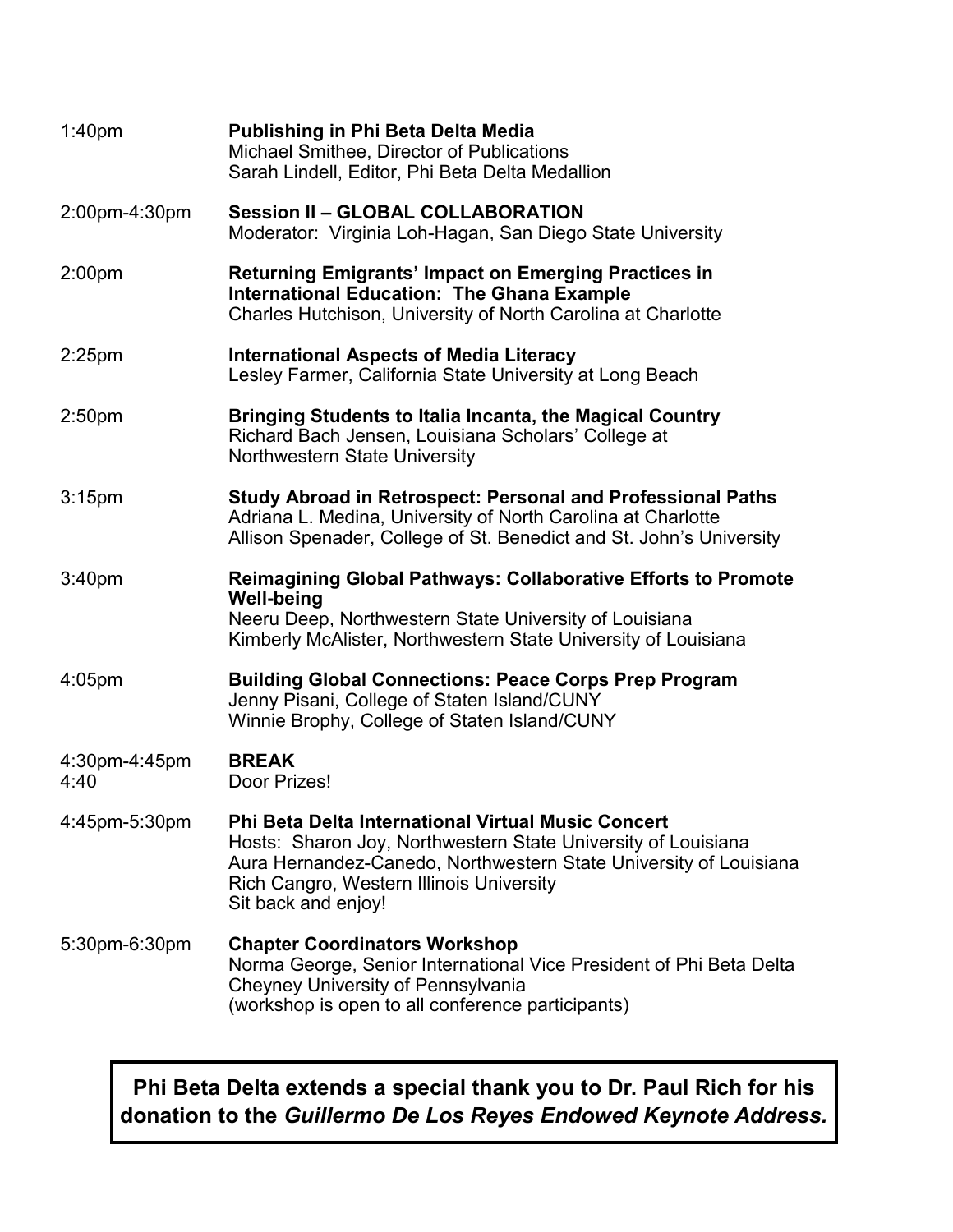**Tuesday, May 24, 2022**

## **TIMES ARE LISTED IN THE U.S. CENTRAL TIME ZONE, CENTRAL DAYLIGHT TIME**

|                          | 110:00am-12:05pm Session III - GLOBAL COLLABORATION II<br>Moderator: Michael Smithee, Syracuse University, retired                                                                                               |
|--------------------------|------------------------------------------------------------------------------------------------------------------------------------------------------------------------------------------------------------------|
| 10:00am                  | <b>How to Build Global Connections</b><br>Rezvan Khoshlessan, Lamar University                                                                                                                                   |
| 10:25am                  | <b>China's Belt and Road Initiative and Global Development</b><br>Marcia Sun, Doctoral Student, Oklahoma State University                                                                                        |
| 10:50am                  | Untold Stories of US Immigrant Mothers with Deaf Children Resilience<br>Millicent Musyoka, Lamar University<br>Rajmonda Krasniqi, Lamar University                                                               |
| 11:15am                  | NEP, Education in India and Global Perspectives<br>Lipi Ghosh, University of Calcutta, India                                                                                                                     |
| 11:40am                  | Herbert Lehman, Human Rights, UNRRA, and Humanitarian<br><b>Responses to Global Disaster</b><br>Rachel S. Kovacs, College of Staten Island, City University of New York                                          |
| 12:05pm-12:25pm<br>12:20 | <b>BREAK</b><br>Door Prizes!                                                                                                                                                                                     |
| 12:25pm-2:05pm           | <b>Session IV - GLOBAL COLLABORATION III</b><br>Moderator: Bibiana Diaz, California State University San Bernardino                                                                                              |
| 12:25pm                  | <b>Teaching for Economic Sustainability in a Globally Competitive World</b>                                                                                                                                      |
|                          | Kaitlyn Holshouser, doctoral student, University of North Carolina at<br>Charlotte<br>Erik Jon Byker, University of North Carolina at Charlotte                                                                  |
| 12:50pm                  | <b>Negotiation Techniques for Recreating Global Pathways</b><br>Marcia Hardy, Northwestern State University of Louisiana<br>Danny Upshaw, Northwestern State University of Louisiana                             |
| $1:15$ pm                | How to Personalize a Global Marketing Course through Globally<br><b>Networked Learning</b><br>Joseph Hoff, University of North Carolina at Charlotte<br>Lilly Raymond, University of North Carolina at Charlotte |
| 1:40 <sub>pm</sub>       | A Fresh Mentoring Program For PBD<br>David Winograd, David's Voice                                                                                                                                               |
| 2:05pm-3:45pm            | Session V - NEW TECHNOLOGY and RESILIENCE AFTER COVID<br>Moderator: Joseph Hoff, University of North Carolina at Charlotte                                                                                       |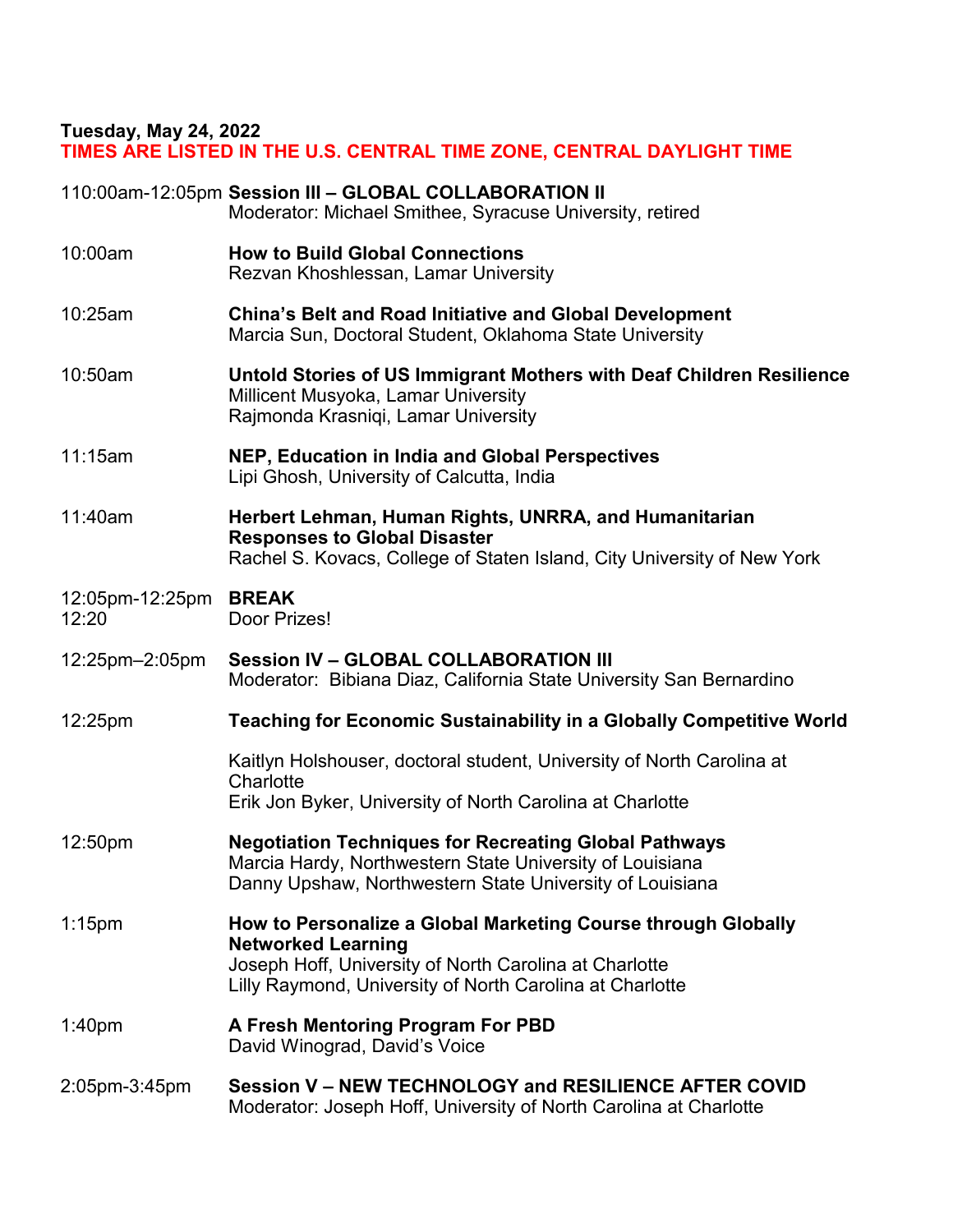| $2:05$ pm           | "Is that you - or a bot 'speaking'?" Engaging with Artificial Intelligence<br>(AI) to Create Robust Global Connections<br>Dean Kruckeberg, University of North Carolina at Charlotte<br>Marina Vujnovic, Monmouth University<br>Christopher Galloway, Massey University, New Zealand<br>Lukasz Swiatek, University of New South Wales, Australia                                                                                                                                                                                                                                           |
|---------------------|--------------------------------------------------------------------------------------------------------------------------------------------------------------------------------------------------------------------------------------------------------------------------------------------------------------------------------------------------------------------------------------------------------------------------------------------------------------------------------------------------------------------------------------------------------------------------------------------|
| 2:30 <sub>pm</sub>  | Reshaping the China 1-2-1 Experience: Virtual and Hybrid Paths<br>Ann Ludwick, George Mason University<br>Rachel Spence, George Mason University                                                                                                                                                                                                                                                                                                                                                                                                                                           |
| $2:55$ pm           | <b>Virtual Learning Abroad</b><br>Olivia Miljanic, University of Houston<br>Marina Sebastijanovic, University of Houston                                                                                                                                                                                                                                                                                                                                                                                                                                                                   |
| 3:20 <sub>pm</sub>  | <b>Coming Back: Risk Perceptions in the Wake of COVID</b><br>Mark Weiser, Oklahoma State University<br>Andy Luse, Oklahoma State University                                                                                                                                                                                                                                                                                                                                                                                                                                                |
| $3:45-4:40$ pm      | <b>SOCIAL HOUR - Breakout Rooms</b>                                                                                                                                                                                                                                                                                                                                                                                                                                                                                                                                                        |
| 4:40-4:50pm<br>4:45 | <b>BREAK</b><br>Door Prizes!                                                                                                                                                                                                                                                                                                                                                                                                                                                                                                                                                               |
| 4:50-5:45pm         | <b>Session VI - Posters</b><br>Moderator, Marcia Hardy, Northwestern State University of Louisiana                                                                                                                                                                                                                                                                                                                                                                                                                                                                                         |
|                     | <b>Pathways for Global Citizenship Education through the Sustainable</b><br><b>Develoment Goals</b><br>Mahita Sadula, University of North Carolina at Charlotte<br>Erik Jon Byker, University of North Carolina at Charlotte                                                                                                                                                                                                                                                                                                                                                               |
|                     | <b>Racial Stereotypes and What Educators Can Do to Reduce Them</b><br>Goeun Grace Park, University of North Carolina at Charlotte<br>Erik Jon Byker, University of North Carolina at Charlotte                                                                                                                                                                                                                                                                                                                                                                                             |
|                     | Promoting Literacy through Family Literacy Festivals, Near and Far<br>Debra Jo Hailey, Northwestern State University of Louisiana<br>Michelle Fazio-Brunson, Northwestern State University of Louisiana<br>Patricia Alexander, M.Ed Student, NW State University of Louisiana<br>Laura Raborn, Jena Choctaw Center, Louisiana<br><b>Charlene Richard, LaSalle Parish Schools</b><br>Melanie Sledge, Tangipahoa Parish Schools<br>Carmen Brabham, Tangipahoa Parish Schools<br>Faith Stanfield, NSU Marie Shaw Dunn Child Development Center,<br>Northwestern State University of Louisiana |
|                     | Un-COILing SDG#2: Zero Hunger in Kazakhstan and the USA<br>Korinne Talley, University of North Carolina at Charlotte<br>Erik Jon Byker, University of North Carolina at Charlotte                                                                                                                                                                                                                                                                                                                                                                                                          |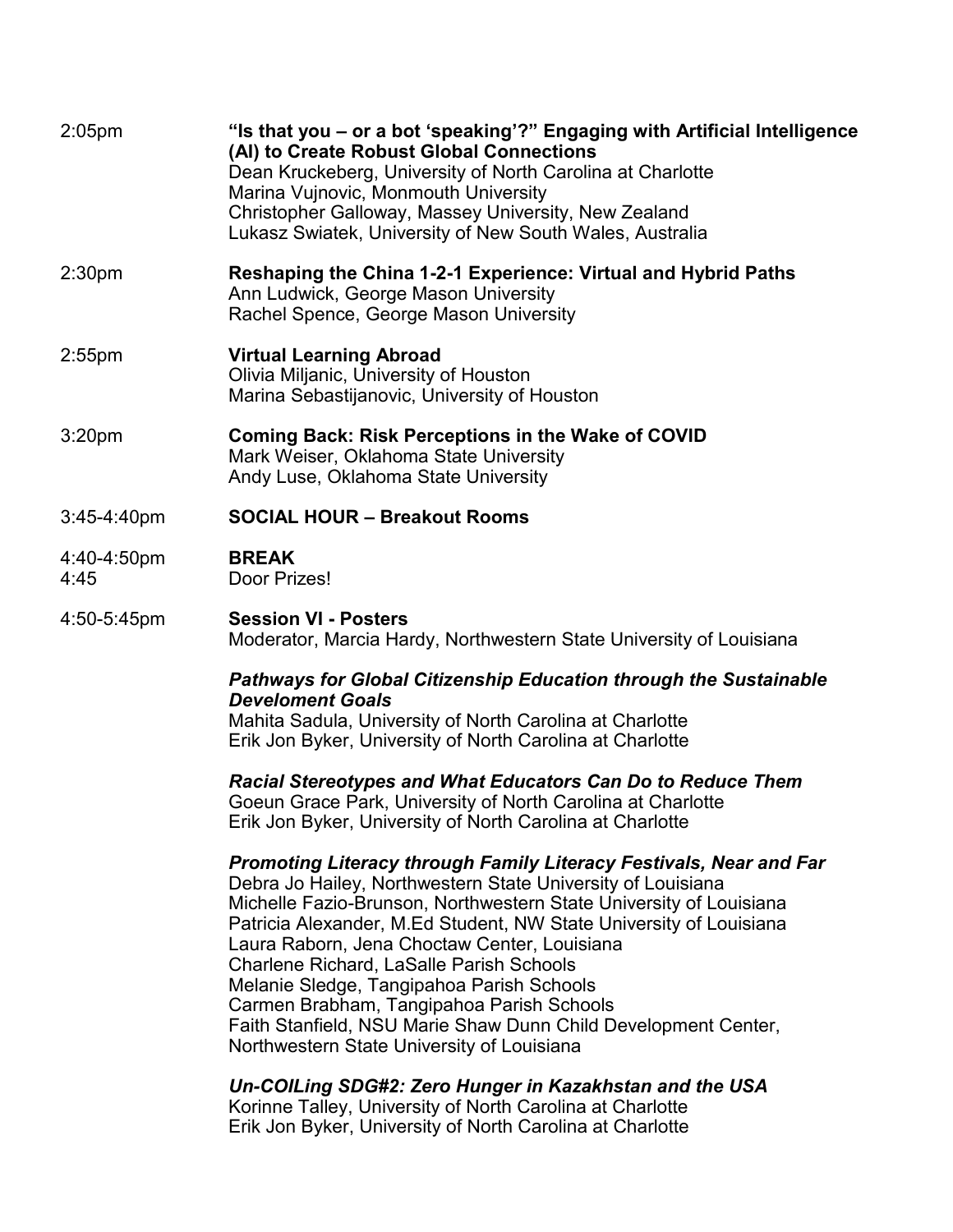#### *Exploring Trends in International Student Enrollment to Inform Growth Strategies*

Paulette Hebert, Oklahoma State University Aditya Jayadas, Oklahoma State University Greg Clare, Oklahoma State University

#### *Inclusive Pedagogy among Francophone Students*

Skye Kanu, University of North Carolina at Charlotte

5:45pm-6:30pm **Business meeting** Sharon Joy, Phi Beta Delta President Tribute to Amy Leh Headquarters Report: Hyunkyoung Oh Business Meeting: Sharon Joy Awards: Guillermo de Los Reyes Heredia Yvonne Captain Faculty Award for Outstanding Contributions to International Education Marian Beane/Charles Gliozzo Domestic Student Award for International Achievement Eileen M. Evans Outstanding Chapter Award Phi Beta Delta Scholarship Recipient Board Transition: Sharon Joy **Closing Remarks: Virginia Loh-Hagan**

#### **PHI BETA DELTA MATCHING FUND CAMPAIGN**

 $\bullet$  $\bullet$  $\bullet$ 

 $\bullet$ 

 $\bullet$ 

 $\bullet$ 

 $\bullet$ 

 $\bullet$ 

 $\bullet$ 

 $\bullet$ 

 $\bullet$ 

 $\bullet$ 

 $\bullet$ 

 $\bullet$ 

 $\bullet$ 

 $\bullet$  $\bullet$  $\bullet$ 

 $\bullet$ 

 $\bullet$ 

 $\bullet$ 

 $\bullet$ 

 $\bullet$ 

 $\bullet$ 

 $\bullet$ 

 $\bullet$ 

 $\bullet$ 

 $\bullet$ 

 $\bullet$ 

 $\bullet$ 

 $\blacksquare$ 

 $\bullet$ 

 $\bullet$ 

 $\bullet$  $\bullet$ 

Phi Beta Delta is deeply indebted to **Dr. Ann Marie Legreid** for facilitating the Phi Beta Delta Matching Fund Campaign again this year. The Matching Fund Campaign (including the special option of lifetime membership) extends through June 30, 2022. A \$5,000 matching challenge grant has been issued to members and friends of Phi Beta Delta Honor Society for International Scholars. Donations of any amount are welcome and appreciated. Every dollar counts and your contribution will make a difference as Phi Beta Delta continues its important mission in promoting and supporting international education and exchange. Our donations go to support student scholarships as well as the annual Phi Beta Delta national conference.

*Phi Beta Delta extends its deepest appreciation and gratitude to Dr. Ann Marie Legreid, to all of our donors [http://www.phibetadelta.org/](http://www.phibetadelta.org/matchingFunds.php) [matchingFunds.php](http://www.phibetadelta.org/matchingFunds.php) , and to our anonymous donor who provided the matching funds!*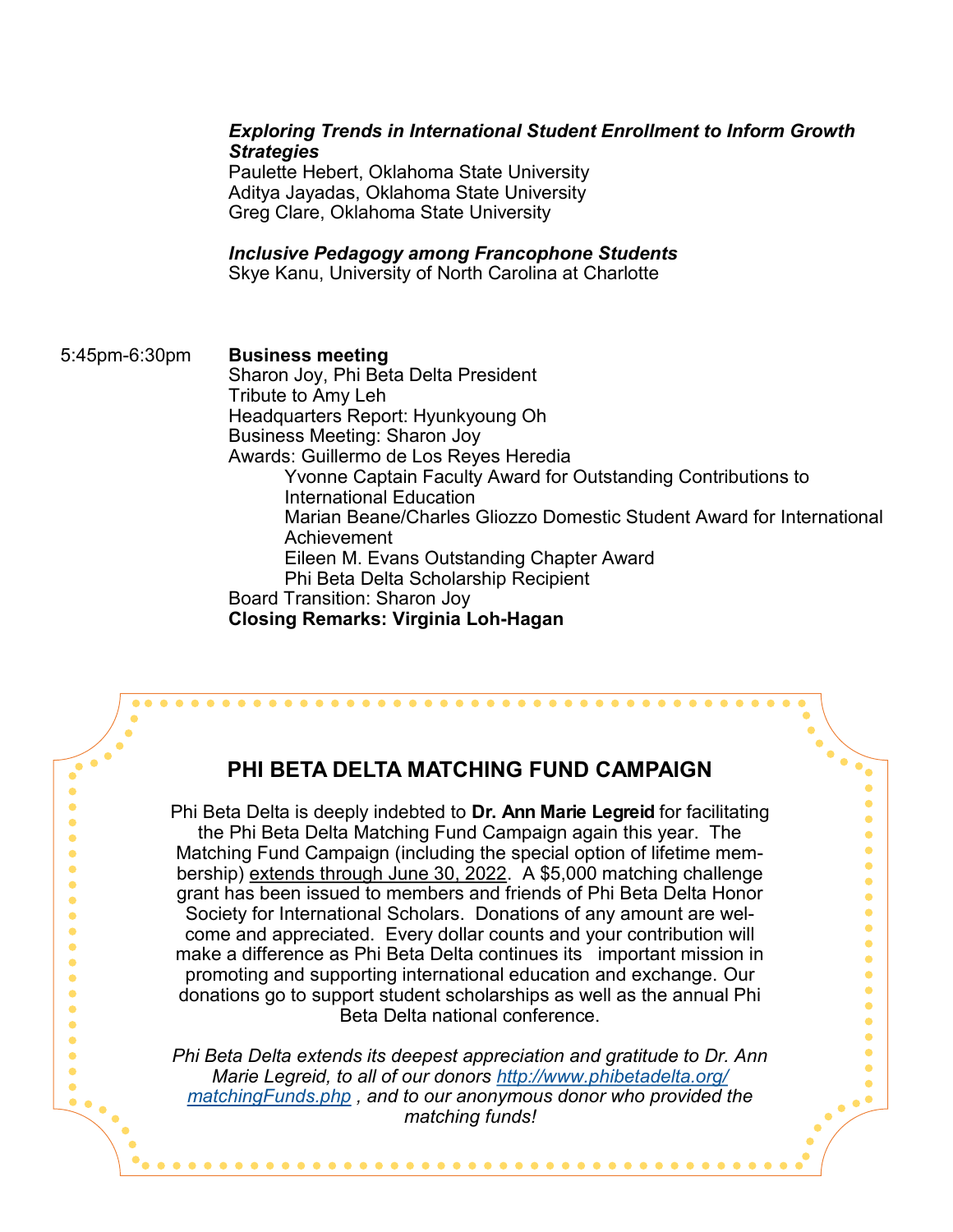#### In Memoriam

Dr. Amy (Sheng Chieh) Leh



The Board of Directors, the Chapters, and the Members of Phi Beta Delta expresses its condolences to the family, colleagues, and friends of Dr. Amy (Sheng Chieh) Leh, executive director of Phi Beta Delta from (2017-2021). Dr. Leh passed away on November 22, 2021.

She was an accomplished educator, serving in the CSUSB Department of Educational Leadership and Technology for more than 20 years. She wrote more than 30 articles and gave more than 100 national and international presentations. Previous to becoming executive director and CEO of Phi Beta Delta, she served as treasurer and president of Gamma Lambda chapter. She received her Ph.D. in education from Arizona State University.

In addition, Dr. Leh provided guidance, backing, and encouragement to the International Research and Review. Her kindnesses will be missed.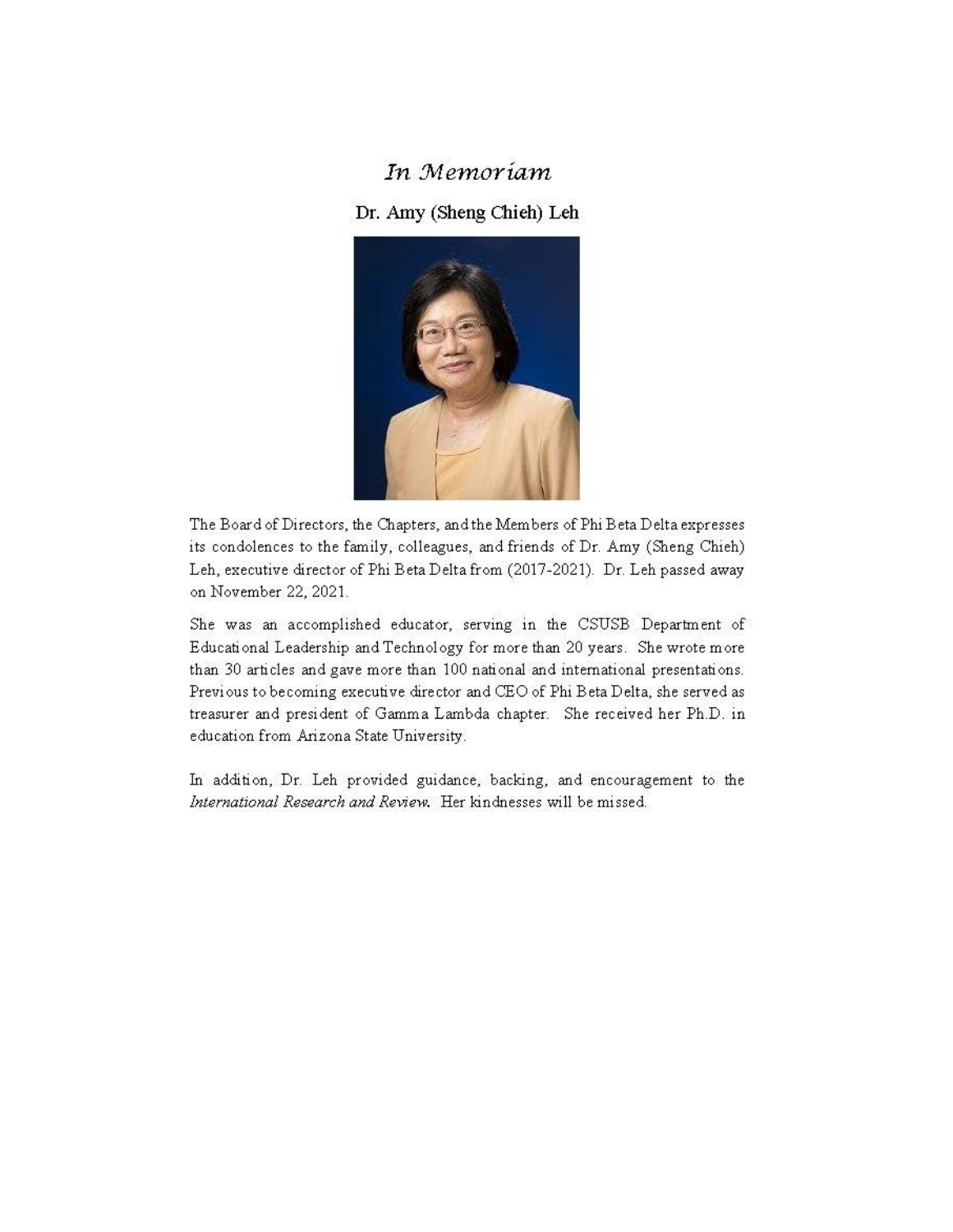#### **CONGRATULATIONS TO THE 2022 RECIPIENTS OF THE PHI BETA DELTA AWARDS**

 $\overline{\cdots}$ 

 $\bullet$  $\bullet$  $\bullet$ 

 $\bullet$ 

 $\bullet$ 

 $\bullet$ 

 $\bullet$  $\bullet$ 

 $\bullet$ 

 $\bullet$ 

 $\bullet$ 

 $\bullet$  $\bullet$ 

 $\bullet$ 

 $\bullet$  $\bullet$ 

 $\bullet$ 

 $\bullet$ 

 $\bullet$ 

 $\bullet$  $\bullet$ 

 $\bullet$ 

 $\bullet$  $\bullet$  $\bullet$  $\bullet$  $\bullet$  $\bullet$  $\bullet$  $\bullet$  $\bullet$  $\bullet$  $\bullet$  $\bullet$ 

 $\bullet$ 

 $\bullet$ 

 $\ddotsc$ 

 $\ddotsc$ 

 $\blacksquare$  $\bullet$ 

 $\bullet$ 

 $\bullet$ 

 $\bullet$ 

 $\bullet$ 

 $\bullet$ 

 $\bullet$ 

 $\bullet$ 

 $\bullet$ 

 $\bullet$ 

 $\bullet$ 

 $\bullet$ 

 $\bullet$  $\bullet$ 

 $\bullet$ 

 $\bullet$ 

 $\bullet$ 

 $\bullet$ 

. . . . . . . . . . . .

*Yvonne Captain Faculty Award for Outstanding Contributions to International Education* The award is given for Outstanding Contributions to International Education. **Dr. Helen Crompton Gamma Chi Chapter Old Dominion University**

*Marian Beane/Charles Gliozzo Domestic Student Award for International Achievement* The award for Achievement is designated for a student who is a citizen or permanent resident of the country in which the institution at which they are studying is located. **Gracen Morris**

## **Mu Chapter University of North Carolina, Charlotte**

*Eileen Evans Outstanding Chapter Award* This award is for outstanding service to Phi Beta Delta Honor Society, significant chapter growth and development, and exemplar programming to promote international education. **Mu Chapter University of North Carolina, Charlotte** 

> *2022 PBD Student Scholarship Recipient* **Akua Donkor Theta Lambda Chapter Virginia Commonwealth University School of Pharmacy, Department of Medicinal Chemistry**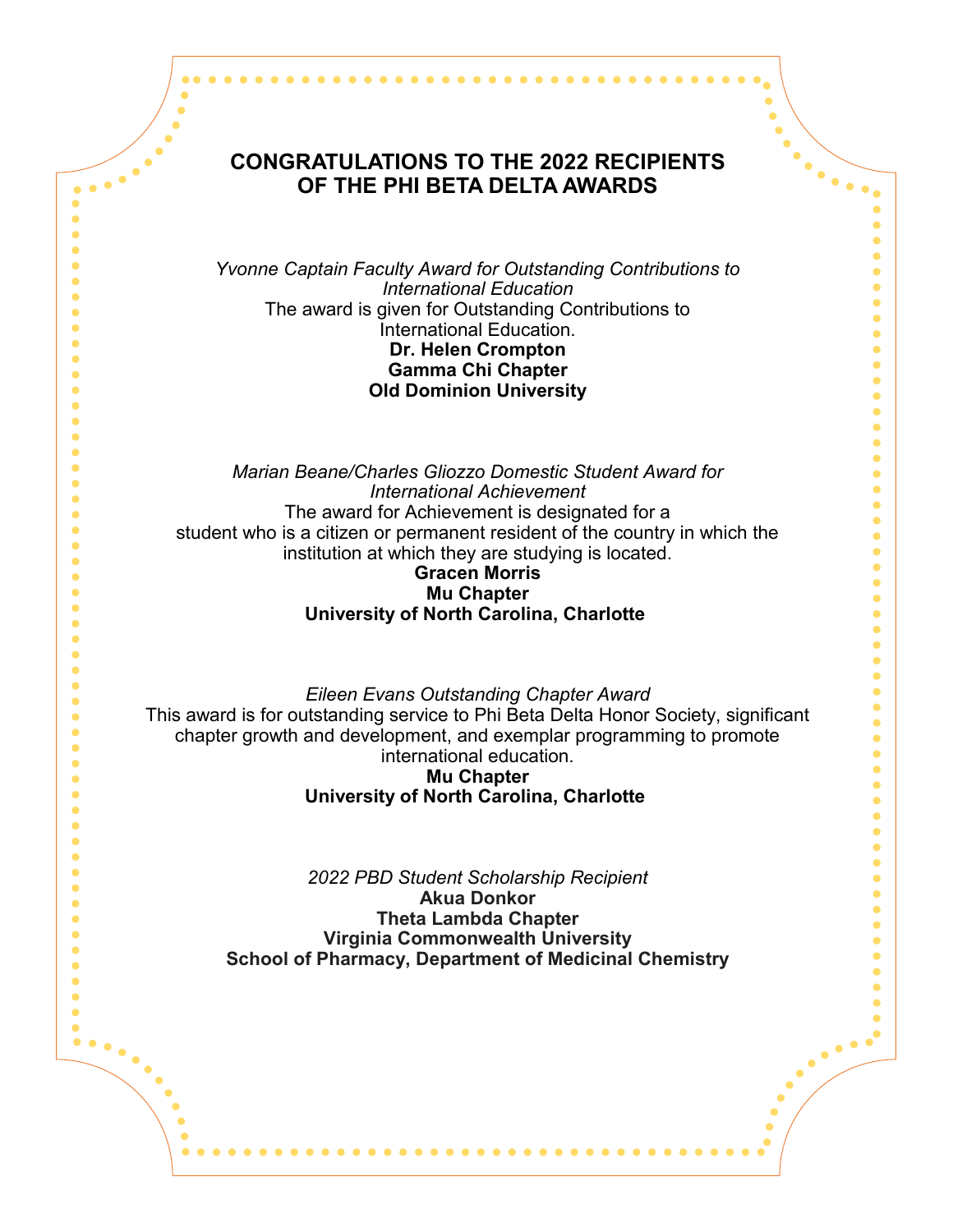#### **2022 Phi Beta Delta 36th Annual Conference Virtual International Music Concert PROGRAM**

| En Barranquilla Me Quedo (Colombia)<br>Romulo Enrique Osorio (Kike Osorio), piano (Colombia)<br>Daniel Racero, vocal (Colombia)<br>Carlos Camargo Patron, trombone (Colombia)<br>Cristian Paez, saxophone (Colombia)<br>Michael King, trombone (US)<br>Sadoc Silva, Ivan Lorduy, trumpet (Colombia)<br>Luis Colon, Juan Santos Sierra, percussion (Colombia)<br>Jonathan Chaparro, bass (Colombia)<br>Northwestern State University of Louisiana                                                                                                                                                | Joe Arroyo               |
|-------------------------------------------------------------------------------------------------------------------------------------------------------------------------------------------------------------------------------------------------------------------------------------------------------------------------------------------------------------------------------------------------------------------------------------------------------------------------------------------------------------------------------------------------------------------------------------------------|--------------------------|
| Porer Jaga Porer Jomin (Bangladesh)                                                                                                                                                                                                                                                                                                                                                                                                                                                                                                                                                             | Abdul Alim               |
| Anica Tasnim Protity (Bangladesh)<br>Northern Illinois University                                                                                                                                                                                                                                                                                                                                                                                                                                                                                                                               |                          |
| Draw You in My Mind (China)                                                                                                                                                                                                                                                                                                                                                                                                                                                                                                                                                                     |                          |
| Yi Qin, hulus (China)<br><b>Nantong Normal College</b>                                                                                                                                                                                                                                                                                                                                                                                                                                                                                                                                          |                          |
| Maracatú (Brazil/Spain)                                                                                                                                                                                                                                                                                                                                                                                                                                                                                                                                                                         | Claudio Zágari Tupinambá |
| Camerata de Guitarras de Leganés (Spain)<br>Claudio Zágari Tupinambá, Director (Brazil)<br>Guitars: Ana Isabel Sánchez, Carlos Bragado Sánchez, Francisco Javier Roncero,<br>Javier Herrero, Rubén Vega Astorga, Soraya Chapinal Merino,<br>Jorge de Paz Martínez<br>Conservatorio Manuel Rodriguez Sales de Madrid                                                                                                                                                                                                                                                                             |                          |
| Sugeonchum (Scarf Dance) (Korea)<br>Intangible Cultural Heritage of Korean Traditional Dance #59<br>Kyung Ae Son (Korea)<br>Seowon University                                                                                                                                                                                                                                                                                                                                                                                                                                                   | <b>Kwan Chol Shin</b>    |
| Bésame Mamá (Latin Salsa)<br>University of Arkansas Latin Jazz Ensemble<br>Fernando Valencia, Director<br>Mary Frances Bressler, flute (US), Sophie Jaquez, trumpet (US)<br>Dylan Matheny (US), Ray Lenhard, trombone (US)<br>Dylan Engholm, Jose Todd, tenor saxophone (US)<br>Kerlin Balzas, vocals, (Panamá)<br>Kyle Telgemeier, bass (US), DJ Talbot, piano (US)<br>James Joseph, guitar (Trinidad and Tobago)<br>Alvaro Medina, guitar and vocals (Panamá)<br>Juan Santos Sierra, percussion (Colombia)<br>Brock Benson Ben Wheeler, Roxee Boyd, percussion (US)<br>University of Arkansas | Pancho Sanchez           |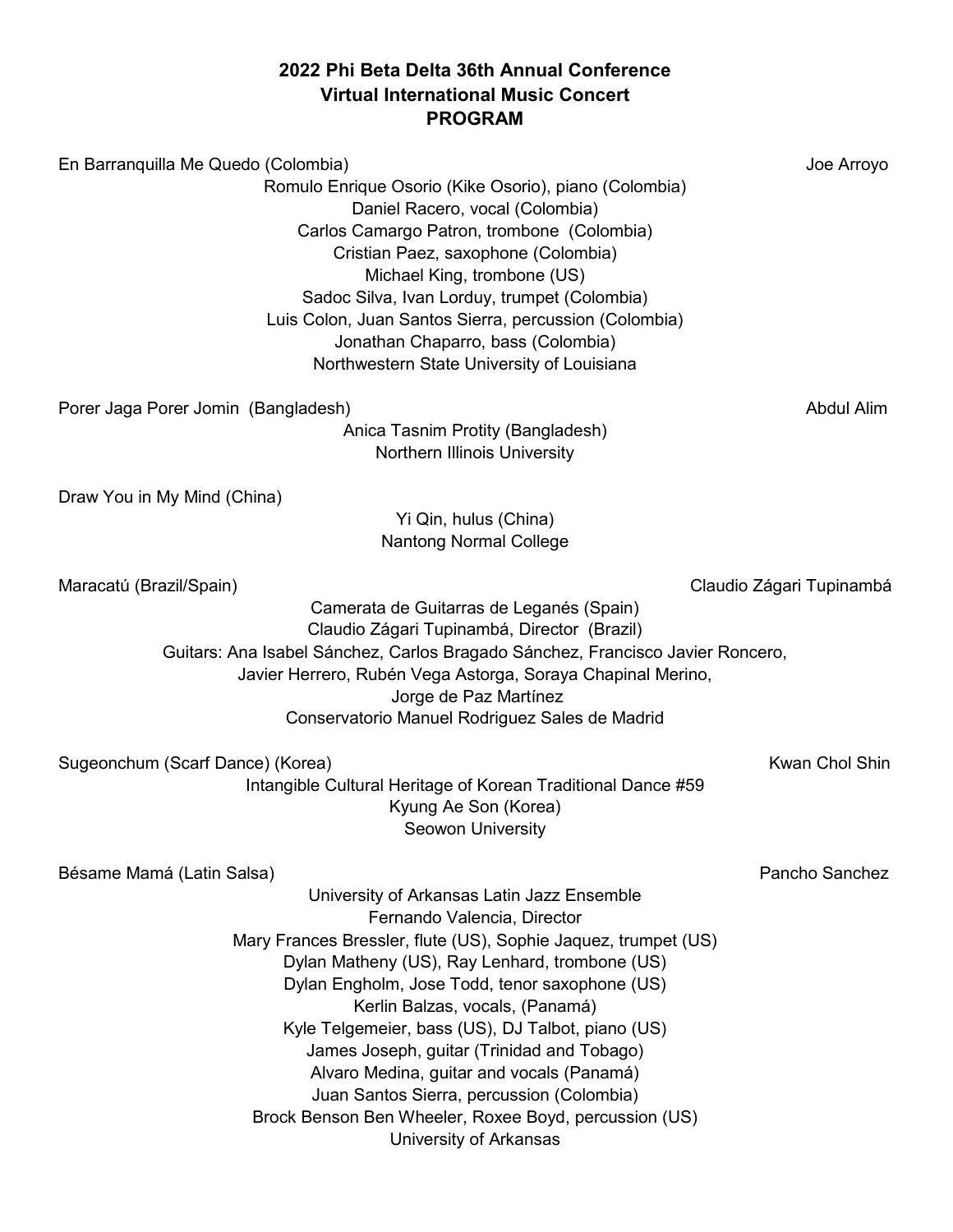Jongarabushi (Japan) Amomori Senbonzakura (Japan) Kurousa-P

Michiko Kaneyasu, shamisen (Japan) Old Dominion University

Ode to Hero, Ode to Love (China) Shutong Huang Huang Huang Huang Huang Huang Huang Huang Huang Huang Huang Huang

Bian Xian, erhu (China) Nantong Normal College (People's Republic of China)

Music from Lord of the Dance: Cry of the Celts (Ireland) Music from Hardiman Ron Hardiman

Natchitoches-Northwestern Symphony Orchestra Northwestern State University of Louisiana Douglas Bakenhus, orchestra director (USA) Erin Fallis, Dancer (USA)

#### **Concert Credits**

Editing and Compilation: Leora Mohr (USA)

Introduction: and authority is a set of the contractor of the Aura Hernandez-Canedo (Colombia)

 $\bullet$  $\bullet$ 

Virtual Music Concert Committee: Dr. Sharon Joy, (USA)

 Dr. Richard Cangro, (USA) Aura Hernandez-Canedo, (Colombia)

*Phi Beta Delta is so grateful for the work completed by Ms. Leora Mohr, who edited the music concert. Ms. Mohr is a professional who donated her time to this endeavor. We deeply thank all of the musicians who contributed their time and talent to this music concert.* 

**"We are indeed a collage, a human collage of all kinds of different people who share a commitment to internationalism in its finest sense." Paul Rich**

Arr. Larry Moore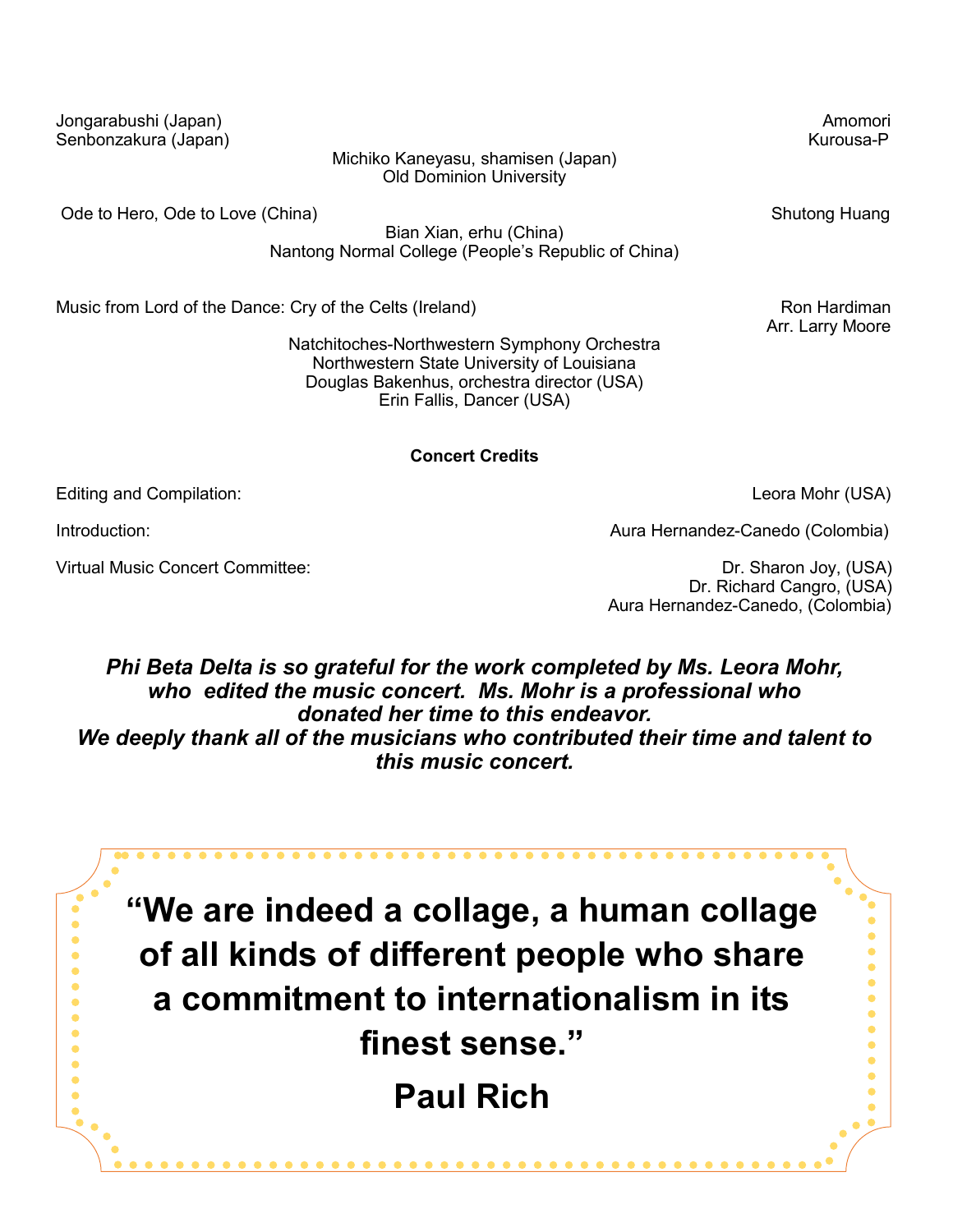## *Phi Beta Delta extends its deepest appreciation and gratitude to all of the conference committee members, our presenters and moderators, and technical staff, that made this conference possible.*

## *Thank you to our members for attending!*

#### **2022 Conference Planning Committee**

Sharon Joy, Chair, Northwestern State University of Louisiana Ronnie Abukhalaf, Northwestern State University of Louisiana Azeez Alade, University of Iowa Anize Appel, Moravian University Erik Jon Byker, University of North Carolina at Charlotte Richard Cangro, Western Illinois University Marcia Hardy, Northwestern State University of Louisiana Keicia Hawkins, Northwestern State University of Louisiana Sarah Lindell, Northern Illinois University Kathleen Pesile, College of Staten Island/The City University of New York Marcia Sun, Oklahoma State University

#### **Conference Presentation Proposal Submission Committee**

Sharon Joy, Chair, Northwestern State University of Louisiana Richard Cangro, Western Illinois University Sarah Lindell, Northern Illinois University Michael Smithee, Syracuse University

#### **Poster Session Committee**

Ronnie Abukhalaf, Northwestern State University of Louisiana Erik Jon Byker, University of North Carolina at Charlotte Marcia Hardy, Northwestern State University of Louisiana Marcia Sun, Oklahoma State University

#### **Virtual Music Concert Committee**

Sharon Joy, Chair, Northwestern State University of Louisiana Richard Cangro, Western Illinois University Aura Hernandez-Canedo, Northwestern State University of Louisiana

#### **Social Hour Committee**

Anize Appel, Moravian University Hyunkyoung Oh, California State University, San Bernardino Marcia Sun, Oklahoma State University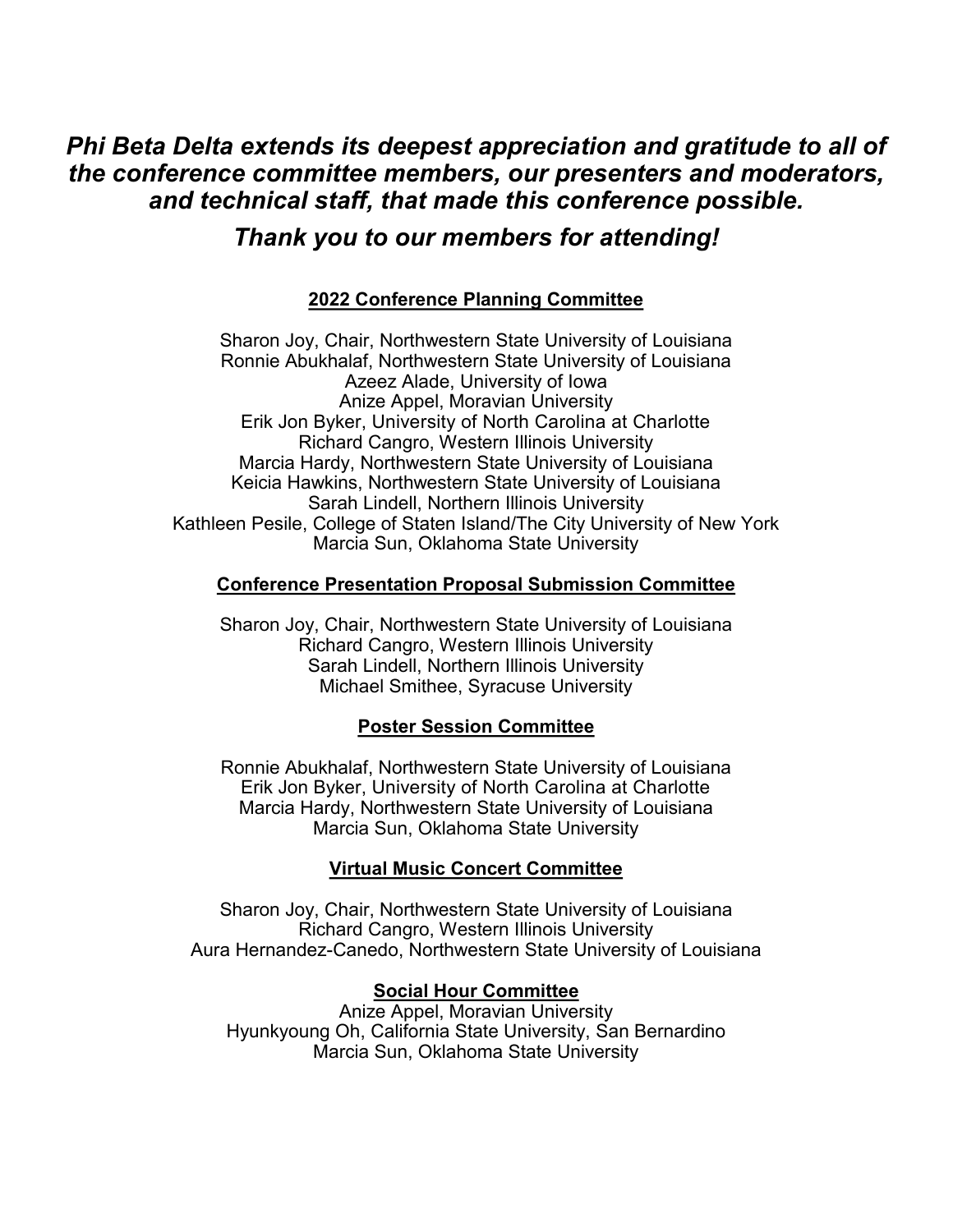#### **Door Prizes Committee**

Winnie Brophy, College of Staten Island/The City University of New York Sarah Lindell, Northern Illinois University Virginia Loh-Hagan, San Diego State University Itzel Olguin, California State University, San Bernardino Jeff Simpson, Oklahoma State University

#### **Conference Program Committee**

Sharon Joy, Northwestern State University of Louisiana Sarah Lindell, Northern Illinois University

#### **Awards and Scholarships Committee**

Guillermo De Los Reyes, University of Houston David Merchant Paul Rich, Policy Studies Organization

#### **Moderators**

Bibiana Diaz, California State University, San Bernardino Norma George, Cheyney University of Pennsylvania Marcia Hardy, Northwestern State University of Louisiana Joseph Hoff, University of North Carolina at Charlotte Virginia Loh-Hagan, San Diego State University Jeff Simpson, Oklahoma State University Michael Smithee, Syracuse University, retired

#### **California State University, San Bernardino Technical Staff**

Thinh Ly Itzel Olguin Gilbert Trevino

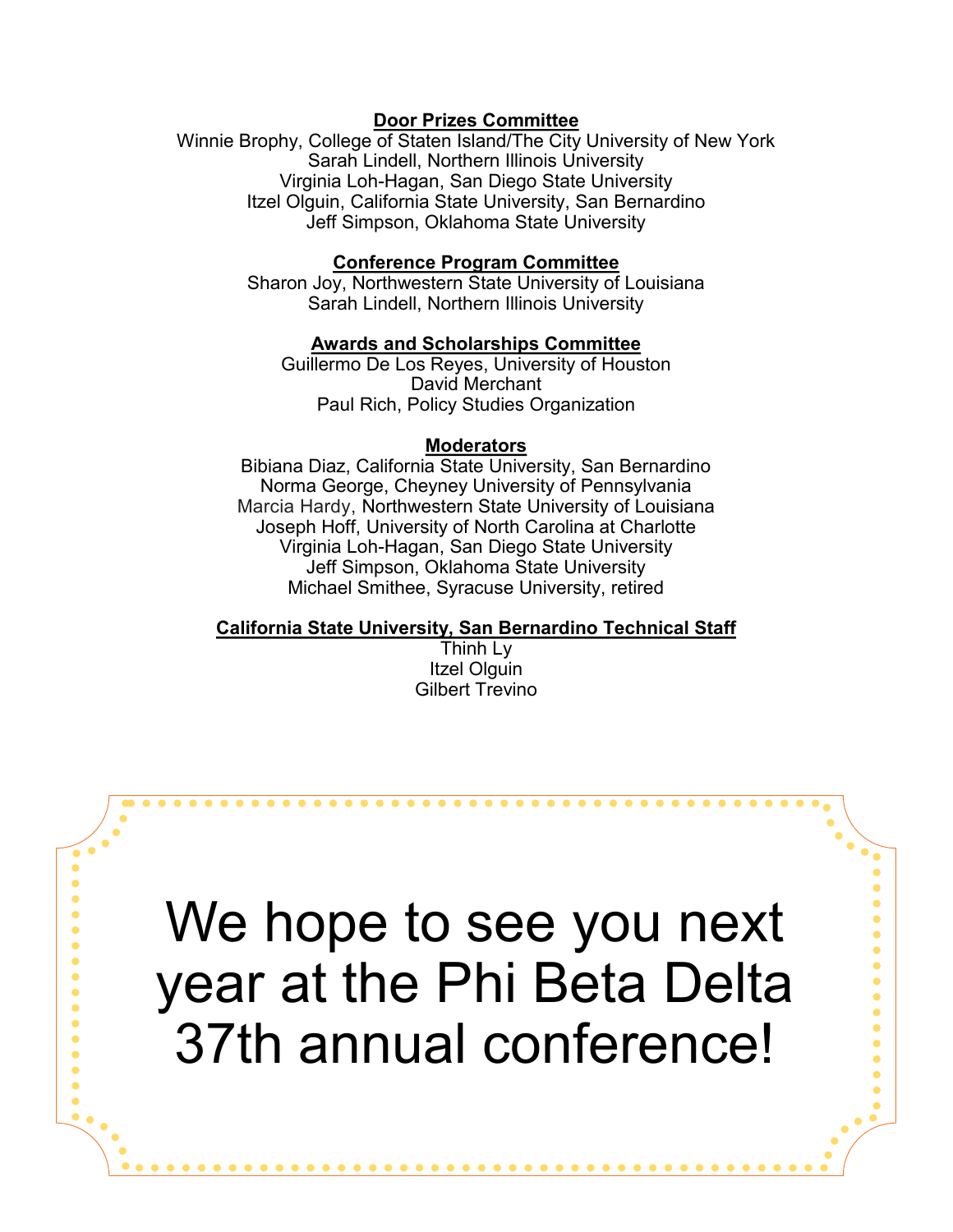## **Thank you to the universities that registered as chapters!**

Gamma Lambda Chapter California State University, San Bernardino

Eta Lambda Chapter College of Staten Island/The City University of New York

> Beta Xi Chapter Lamar University

Zeta Gamma Chapter Northern Illinois University

Eta Mu Chapter Northwestern State University of Louisiana

> Epsilon Upsilon Chapter Oklahoma State University

Theta Epsilon Chapter Shepherd University

Delta Iota Chapter University of Houston

Mu Chapter University of North Carolina, Charlotte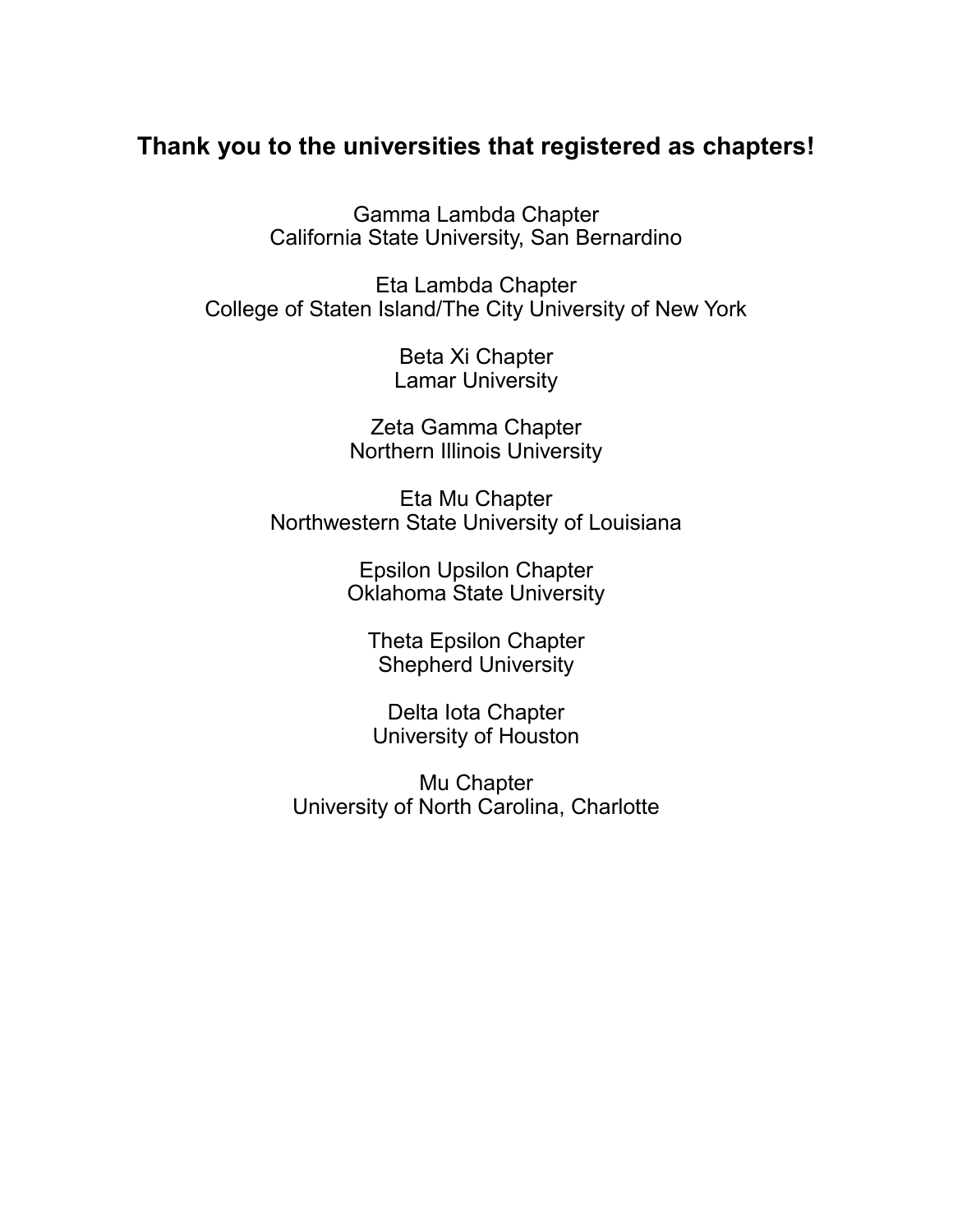## **NOTICE TO CONFERENCE PARTICIPANTS**

Phi Beta Delta Honor Society for International Scholars (PBD) reserves the right to take photos during this event. By attending, you consent to your likeness and image being used by PBD in its sole judgement for educational or promotional purposes. Thank you.

## **PUBLICATIONS**

http://phibetadelta.org/publication

#### *International Research and Review*

The IRR is the official journal of Phi Beta Delta, Honor Society for International Scholars. It is published on-line only on the Phi Beta Delta website. It is published in the Fall and Spring depending on the quantity and quality of the submissions. On the menu above, refer to the Aims and Scope for more detailed information about the publication. The Author Guidelines provides information to the authors about submission, format, and structure. On the website both Current and Past Issues are available.

#### **The** *Proceedings of Phi Beta Delta*

The *Proceedings of Phi Beta Delta* is published for the purpose of: providing an outlet for member articles, ideas and activities related to international education; serving as a record of Conference, Webinar, and other presentations; and serving as a record of issues, topics, and information about the Society. These articles may be written members of Phi Beta Delta: faculty, staff, and students As the *Proceedings* are published online, they may include visual and written formats, along with appropriate verified links. The *Proceedings* is published in tandem with the IRR when there are sufficient submissions.

#### *Medallion* **e-Newsletter**

The *Medallion* e-Newsletter is our quarterly publication of Society news and events. It is sent to all members of the Society. It includes issues, commentary, blogs, reports, and information about chapter activities.

Send all correspondence and submissions for the *International Research and Review*  and the *Proceedings* to Dr. Michael Smithee, Director of Publications and Editor, at ms@smitheeassociates.com

Send all correspondence and submissions for the *Medallion* e-Newsletter to Sarah Lindell, Editor, at slindell@niu.edu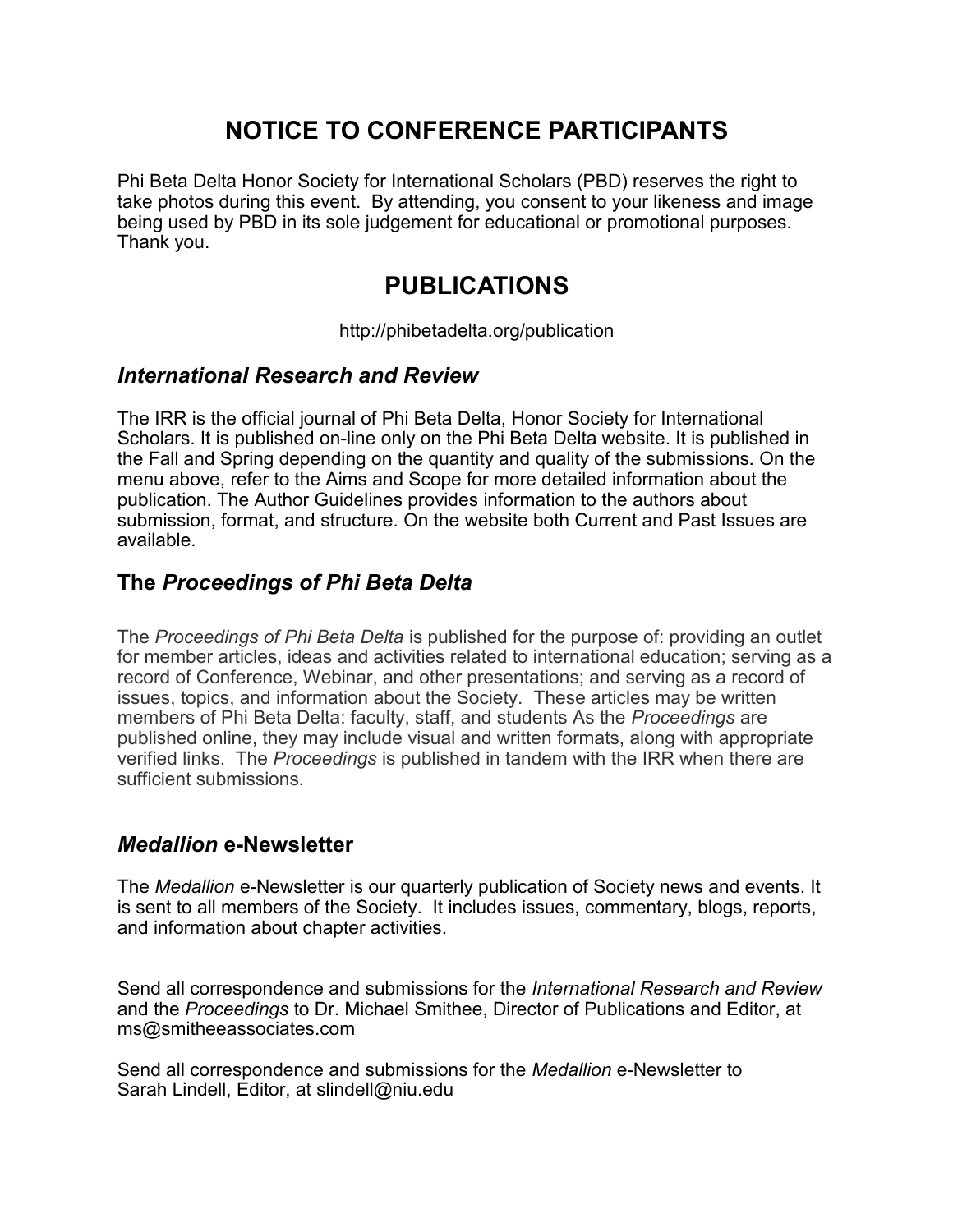## **PHI BETA DELTA HONOR SOCIETY NATIONAL COMMITTEES 2021-2022**

## **Phi Beta Delta extends its appreciation to our members who sat on our national committees.**

Budget Committee Sarah Lindell (Chair) Norma George Sharon Joy Amy Leh Virginia Loh-Hagan Hyunkyoung Oh

Development Committee Ann Marie Legreid (Chair) Amy Leh

Membership Committee Virginia Hicks (Chair) Michael Alfolabi Anize Appel Norma George Sarah Lindell Maricy Schmitz Michael Smithee

Regional Vice President Committee Norma George (Chair) Winnie Brophy Richard Cangro Bibiana Diaz Ann Marie Legreid Jeff Simpson

*The Phi Beta Delta Board would like to extend its sincere appreciation to Ms. Itzel Olguin.* 

*Ms. Olguin serves as the assistant to the Phi Beta Delta international organization and her impeccable performance keeps our organization running smoothly.* 

 $\blacksquare$  $\bullet$  $\bullet$ 

*Thank you Itzel!* 

. . . . . . . . . . . . . . .

 $\bullet$  $\bullet$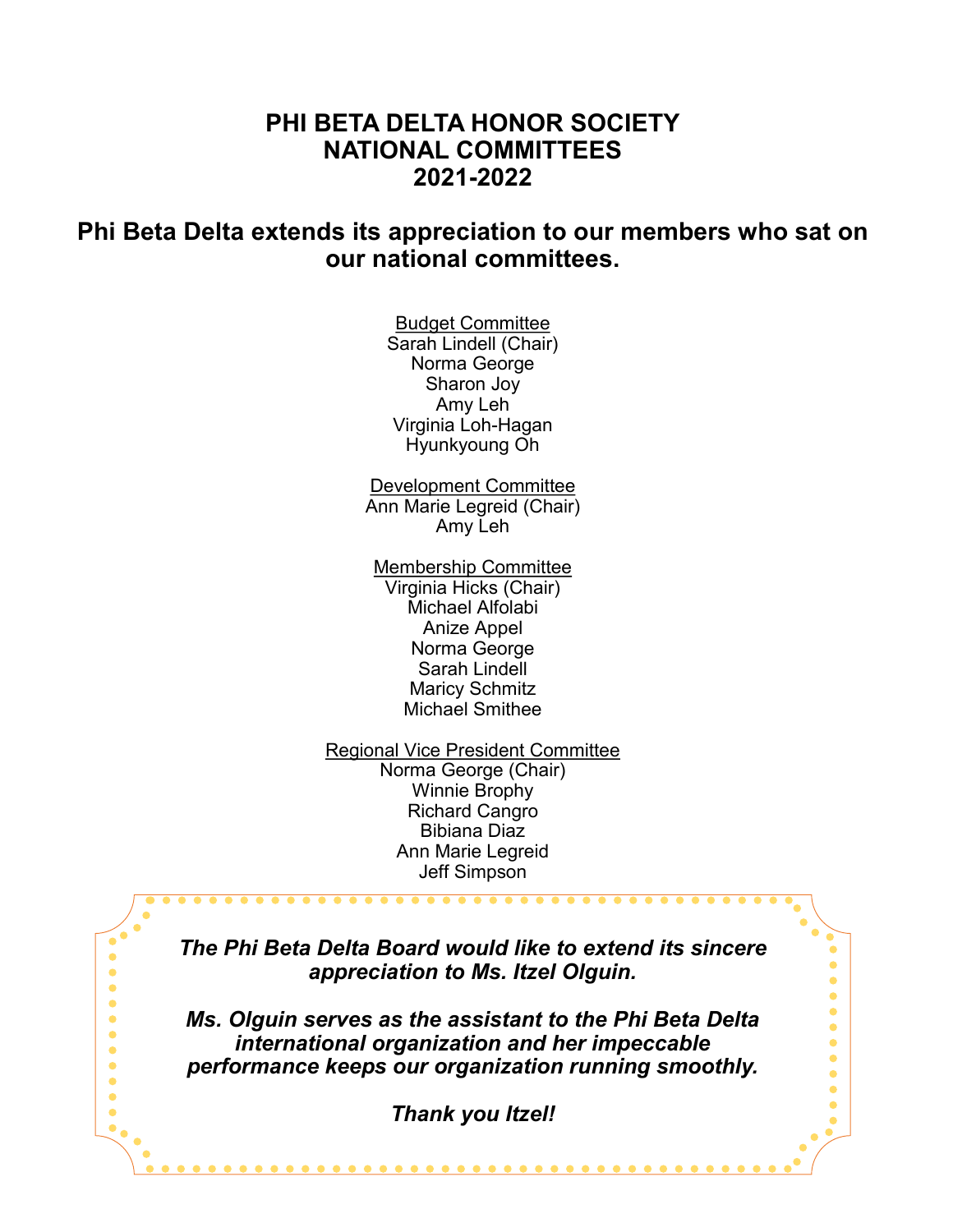## *PHI BETA DELTA WOULD LIKE TO WELCOME OUR INTERIM EXECUTIVE DIRECTOR AND CEO DR. HYUNKYOUNG OH!*



Dr. Oh is a Professor and the Coordinator of the Adapted Physical Education Credential Program in the Department of Kinesiology, San Bernardino (CSUSB). Her specialized area is Adapted Physical Education (APE) and Pedagogy. She teaches APE credential and pedagogy courses. Dr. Oh's research focuses on both the APE and general physical education teacher education, behavioral research includes learners with disabilities with challenging behaviors, teacher self-efficacy, and teachers' emotional reactions toward learners' challenging behavior. Before she joins CSUSB, she was a program coordinator of an adapted physical education program at Indiana University, where she earned her doctorate in Human Performance. Dr. Oh received the prestigious Patricia Austin award from the North American Federation of Adapted Physical Activity (NAFAPA) for outstanding dissertation research in fall 2006. In addition to teaching responsibilities, Dr. Oh serves as Faculty Director at the Center for International Studies and Programs at CSUSB. her primary responsibilities are advances campus internationalization with emphasis on implementing CSUSB strategic goals for student and faculty success. She is currently co-chair of American Council on Education internationalization Lab project.

Dr. Oh served in many leadership roles including, but not limited to Program Chair, the National Adapted Physical Education Conference in 2010; Chair, Awards, and Scholarships Committee in the California State Council on Adapted Physical Education; CSU's Adapted Physical Education Coordinator representative, the California State Council on Adapted Physical Education; Board member, the International Federation of Adapted Physical Activity (IFAPA) and NAFAPA.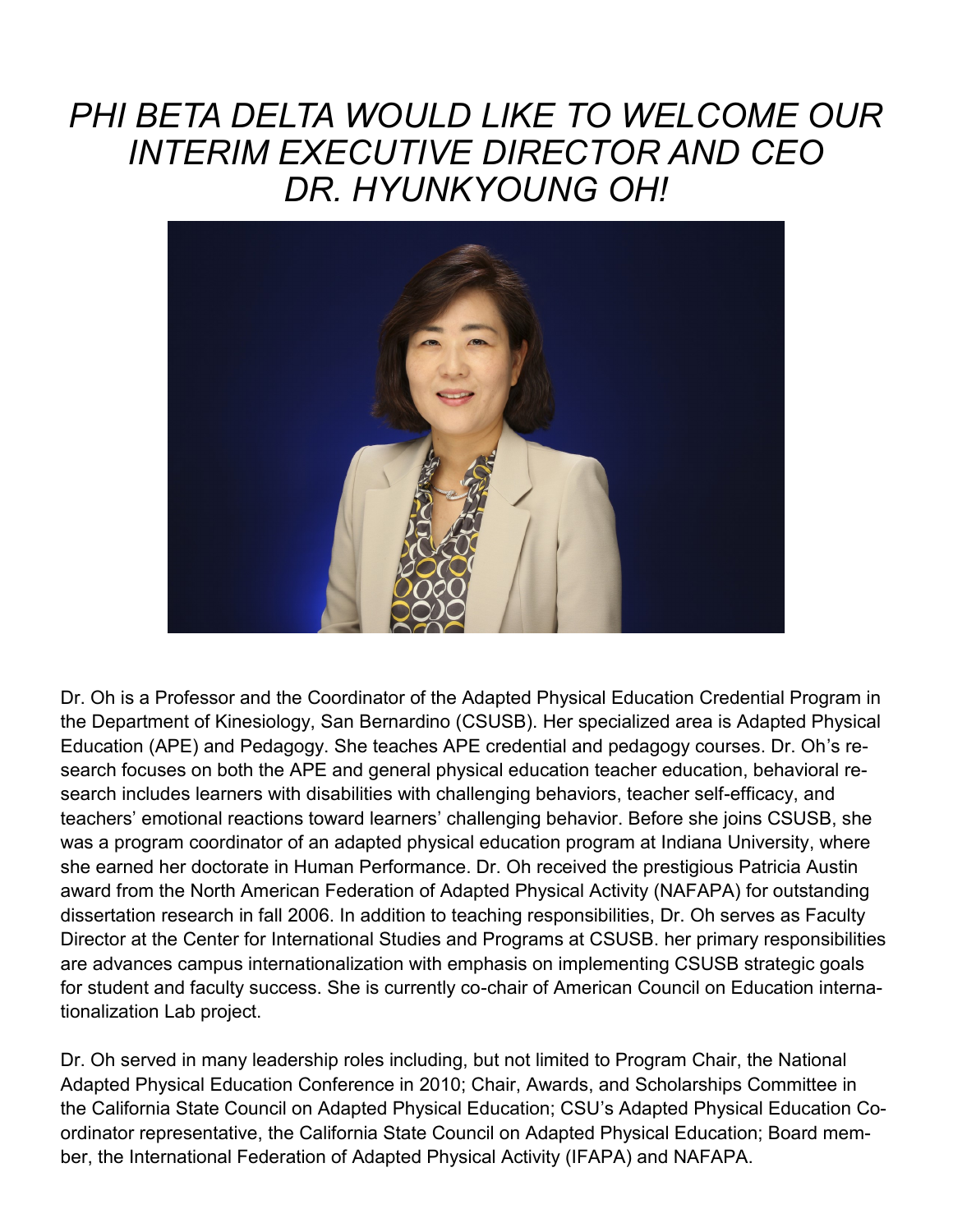## **PHI BETA DELTA HONOR SOCIETY BOARD OF DIRECTORS 2021-2022**

**Sharon Joy, D.M.A.** (Northwestern State University of Louisiana), International President

**Virginia Loh-Hagan, Ph.D.** (San Diego State University), President Elect

**Sarah Lindell** (Northern Illinois University), Past President

**Norma George, Ph.D.** (Cheyney University of Pennsylvania), Senior International Vice President

**Ann Marie Legreid, Ph.D.** (Shepherd University), Director of Development

**Guillermo De Los Reyes, Ph.D.** (University of Houston), Director of Awards

**Anize Appel, Ed.D.** (Moravian University)**,** Historian/Archivist

**Virginia Hicks, Ph.D.** (Shepherd University), Director of Membership

**Michael Smithee, Ed.D.** (Syracuse University, Retired/President, Smithee Associates), Director of Publications

**David Winograd, Ph.D.** (David's Voice, LLC) Ad Hoc Director of Programming

**Amy S.C. Leh, Ph.D.** (California State University, San Bernardino), Executive Director & CEO

**Hyunkyoung Oh, Ph.D.** (California State University, San Bernardino), Interim Executive Director & CEO

Regional Vice Presidents:

**Winnie Brophy** (College of Staten Island/The City University of New York), Regional Vice President, Northeast

**Ann Marie Legreid, Ph.D.** (Shepherd University), Regional Vice President, Southeast

**Richard Cangro, Ph.D.** (Western Illinois University), Regional Vice President, Midwest

**Jeff Simpson, Ph.D.** (Oklahoma State University), Regional Vice President, Southwest

**Bibiana Diaz**, **Ph.D.** (California State University, San Bernardino), Regional Vice President, West

**Edward S. Blankenship, Ph.D.** Member-at-Large, Founder & Honorary President